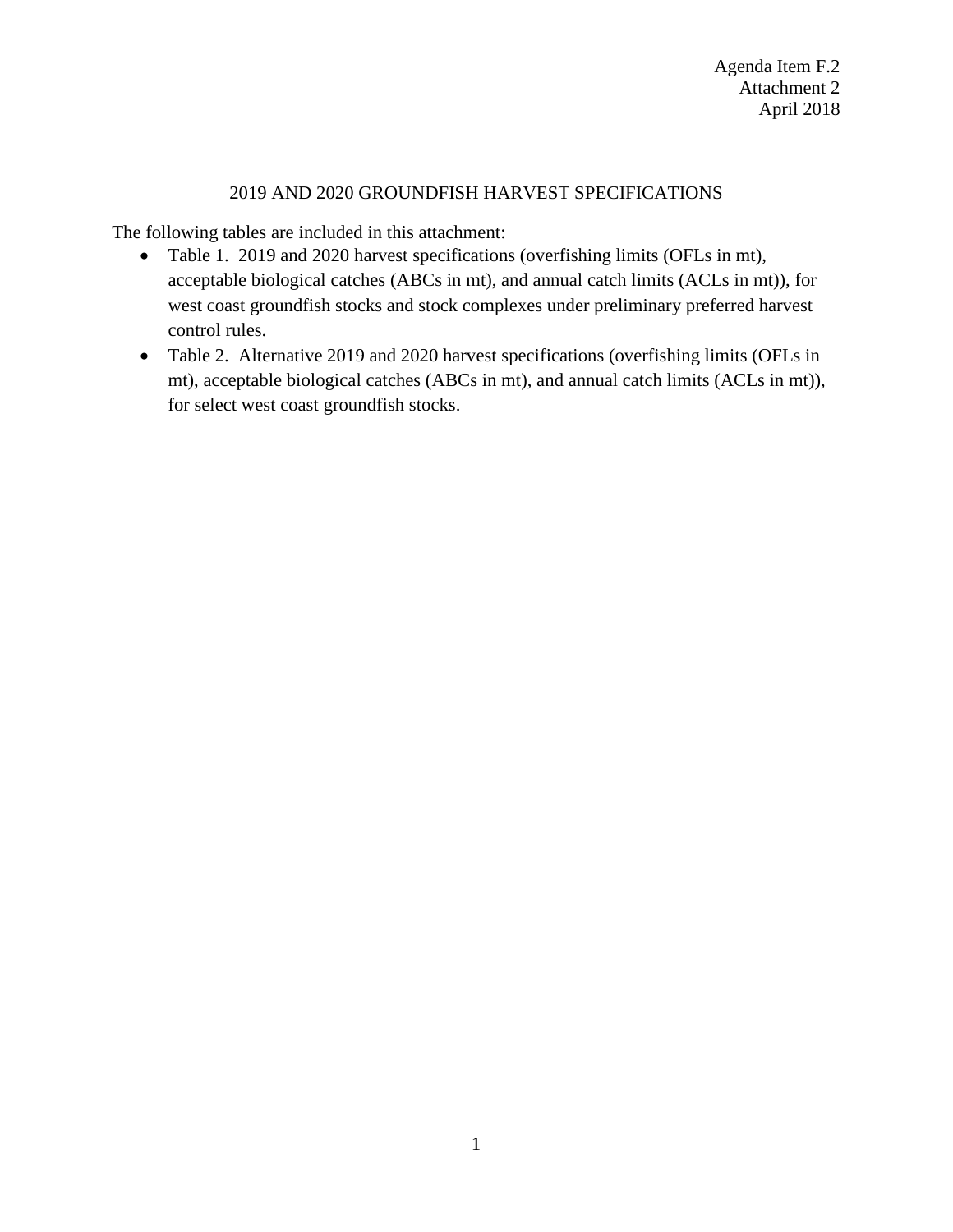**Table 1. 2019 and 2020 harvest specifications (overfishing limits (OFLs in mt), acceptable biological catches (ABCs in mt), and annual catch limits (ACLs in mt)), for west coast groundfish stocks and stock complexes under preliminary preferred harvest control rules (overfished stocks in CAPS; stocks with new assessments in bold; component stocks in stock complexes in italics; stocks without preferred harvest specifications decided with a range of alternatives for analysis are highlighted with no action alternatives values presented).**

| <b>Stock or Stock Complex</b>           | 2019   |            |        | 2020       |            |        |                                                                                                                                                                                                                      |  |  |  |
|-----------------------------------------|--------|------------|--------|------------|------------|--------|----------------------------------------------------------------------------------------------------------------------------------------------------------------------------------------------------------------------|--|--|--|
|                                         | OFL    | <b>ABC</b> | ACL    | <b>OFL</b> | <b>ABC</b> | ACL    | <b>Harvest Control Rule</b>                                                                                                                                                                                          |  |  |  |
|                                         |        |            |        |            |            |        |                                                                                                                                                                                                                      |  |  |  |
| <b>REBUILDING STOCKS</b>                |        |            |        |            |            |        |                                                                                                                                                                                                                      |  |  |  |
| COWCOD S. of $40^010'$                  | 74     | 67         | 10     | 76         | 68         | 10     | ABCs sum of Con. and Mont. area ABCs, ACLs projected from 2013 rebuilding analysis (SPR = $82.7\%$ (F = 0.007)) + Mont. area<br>ABC contrib., $ACT = 4$ mt                                                           |  |  |  |
| COWCOD (Conception)                     | 61     | 56         | NA     | 62         | 57         | NA     | $ABC (P^* = 0.45)$                                                                                                                                                                                                   |  |  |  |
| COWCOD (Monterey)                       | 13.3   | 11.1       | NA     | 13.3       | 11.1       | NA     | $ABC (P^* = 0.45)$                                                                                                                                                                                                   |  |  |  |
| YELLOWEYE ROCKFISH                      | 82     | 74         | 29     | 84         | 77         | 30     | ABC ( $P^* = 0.4$ ), ACL (SPR = 76.0%); this is the default HCR for the ACL; no preferred alternative decided yet                                                                                                    |  |  |  |
| <b>NON-OVERFISHED STOCKS</b>            |        |            |        |            |            |        |                                                                                                                                                                                                                      |  |  |  |
| <b>Arrowtooth Flounder</b>              | 18,696 | 15,574     | 15,574 | 15,306     | 12,750     | 12,750 | $ACL = ABC (P^* = 0.4)$                                                                                                                                                                                              |  |  |  |
| Big skate                               | 541    | 494        | 494    | 541        | 494        | 494    | $ACL = ABC (P^* = 0.45)$                                                                                                                                                                                             |  |  |  |
| <b>Black Rockfish (CA)</b>              | 344    | 329        | 329    | 341        | 326        | 326    | $ACL = ABC (P* = 0.45)$                                                                                                                                                                                              |  |  |  |
| <b>Black Rockfish (OR)</b>              | 565    | 516        | 516    | 561        | 512        | 512    | $ACL = ABC (P^* = 0.45)$                                                                                                                                                                                             |  |  |  |
| <b>Black Rockfish (WA)</b>              | 312    | 298        | 298    | 311        | 297        | 297    | $ACL = ABC (P^* = 0.45)$                                                                                                                                                                                             |  |  |  |
| Bocaccio S. of 40 <sup>0</sup> 10'      | 2,194  | 2,097      | 2,097  | 2,104      | 2,011      | 2,011  | $ACL = ABC (P^* = 0.45)$                                                                                                                                                                                             |  |  |  |
| Cabezon (CA)                            | 154    | 147        | 147    | 153        | 146        | 146    | $ACL = ABC (P^* = 0.45)$                                                                                                                                                                                             |  |  |  |
| Cabezon (OR)                            | 49     | 47         | 47     | 49         | 47         | 47     | $ACL = ABC (P* = 0.45)$                                                                                                                                                                                              |  |  |  |
| California scorpionfish                 | 337    | 313        | 313    | 331        | 307        | 307    | $ACL = ABC (P* = 0.45)$                                                                                                                                                                                              |  |  |  |
| Canary Rockfish                         | 1,517  | 1,450      | 1.450  | 1.431      | 1,368      | 1.368  | $ACL = ABC (P^* = 0.45)$                                                                                                                                                                                             |  |  |  |
| Chilipepper S. of 40°10'                | 2,652  | 2,536      | 2,536  | 2,521      | 2,410      | 2,410  | $ACL = ABC (P^* = 0.45)$                                                                                                                                                                                             |  |  |  |
| <b>Darkblotched Rockfish</b>            | 800    | 765        | 765    | 853        | 815        | 815    | $ACL = ABC (P^* = 0.45)$                                                                                                                                                                                             |  |  |  |
| Dover Sole                              | 91.102 | 87,094     | 50,000 | 92,048     | 87,998     | 50,000 | ABC ( $P^*$ 0.45), ACL = 50,000 mt annually                                                                                                                                                                          |  |  |  |
| English Sole                            | 11,052 | 10,090     | 10,090 | 11,101     | 10,135     | 10,135 | $ACL = ABC (P^* = 0.45)$                                                                                                                                                                                             |  |  |  |
| Lingcod N. of 40°10'                    | 5,110  | 4,885      | 4,871  | 4.768      | 4.558      | 4.541  | $ACL = ABC (P^* = 0.45)$ w/ 40-10 adj. for the CA contribution to the ABC and ACL Assumes 1,000 mt and 750 mt removals<br>for 2017 and 2018 in the north and south, respectively and full ACL attainment thereafter. |  |  |  |
| Lingcod S. of 40°10'                    | 1,143  | 1,093      | 1,039  | 977        | 934        | 869    | $ACL = ABC (P^* = 0.45)$ w/ 40-10 adj. Assumes 1,000 mt and 750 mt removals for 2017 and 2018 in the north and south,<br>respectively and full ACL attainment thereafter.                                            |  |  |  |
| Longnose skate                          | 2.499  | 2,389      | 2.000  | 2.474      | 2,365      | 2,000  | ABC ( $P^* = 0.45$ ), ACL = 2,000 mt annually                                                                                                                                                                        |  |  |  |
| Longspine Thornyhead N. of 34°27'       |        |            | 2,603  |            |            | 2,470  | $ACL = 76\%$ of coastwide ABC ( $P^* = 0.4$ )                                                                                                                                                                        |  |  |  |
| Longspine Thornyhead S. of 34°27'       | 4,112  | 3,425      | 822    | 3,901      | 3,250      | 780    | $ACL = 24\%$ of coastwide ABC ( $P^* = 0.4$ )                                                                                                                                                                        |  |  |  |
| Pacific Cod                             | 3.200  | 2,221      | 1,600  | 3.200      | 2,221      | 1.600  | ABC ( $P^* = 0.4$ ), ACL = 50% of OFL                                                                                                                                                                                |  |  |  |
| Pacific Ocean Perch N. of 40°10' N lat. | 4,753  | 4,340      | 4,340  | 4,632      | 4,229      | 4.229  | $ACL = ABC (P^* = 0.45)$                                                                                                                                                                                             |  |  |  |
| Petrale Sole                            | 3,042  | 2,908      | 2,908  | 2,976      | 2,845      | 2,845  | $ACL = ABC (P^* = 0.45)$                                                                                                                                                                                             |  |  |  |
| Sablefish N. of 36°                     | 8,489  | 7,750      | 5,606  | 8.648      | 7,896      | 5,723  | ACL: 40-10 rule applied to 73.8% of coastwide ABC ( $P^* = 0.4$ )                                                                                                                                                    |  |  |  |
| Sablefish S. of 36°                     |        |            | 1,990  |            |            | 2,032  | ACL: 40-10 rule applied to 26.2% of coastwide ABC ( $P^* = 0.4$ )                                                                                                                                                    |  |  |  |
| Shortbelly                              | 6.950  | 5,789      | 500    | 6.950      | 5,789      | 500    | ABC ( $P^* = 0.4$ ), ACL = 500 mt annually                                                                                                                                                                           |  |  |  |
| Shortspine Thornyhead N. of 34°27'      | 3,089  | 2,573      | 1,683  | 3,063      | 2,551      | 1,669  | $ACL = 65.4\%$ of coastwide ABC ( $P^* = 0.4$ )                                                                                                                                                                      |  |  |  |
| Shortspine Thornyhead S. of 34°27'      |        |            | 890    |            |            | 883    | $ACL = 34.6\%$ of coastwide ABC ( $P^* = 0.4$ )                                                                                                                                                                      |  |  |  |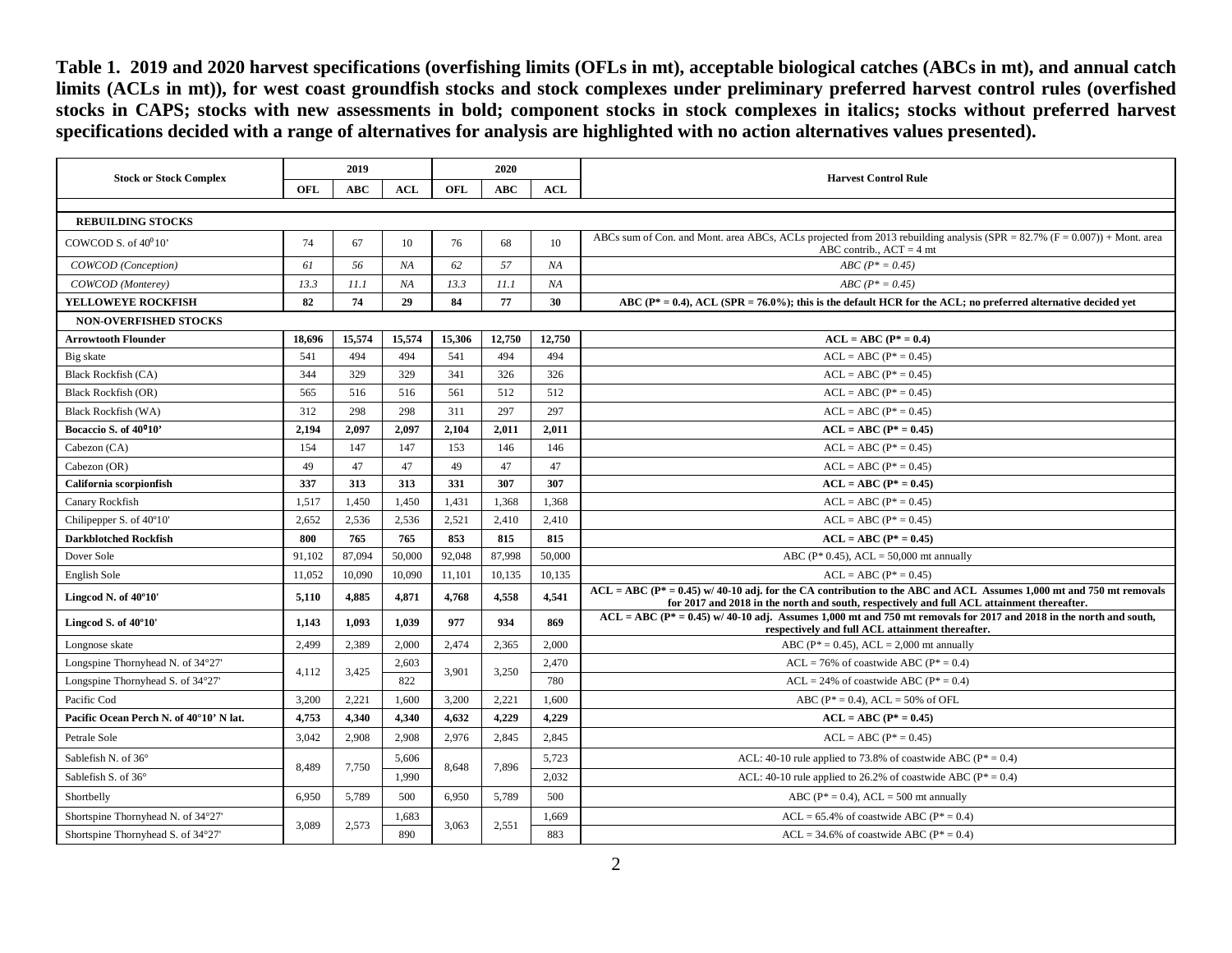|                                                      |                          | 2019                     |                          |            | 2020          |         |                                                                                                         |
|------------------------------------------------------|--------------------------|--------------------------|--------------------------|------------|---------------|---------|---------------------------------------------------------------------------------------------------------|
| <b>Stock or Stock Complex</b>                        | OFL                      | <b>ABC</b>               | <b>ACL</b>               | <b>OFL</b> | ABC           | ACL     | <b>Harvest Control Rule</b>                                                                             |
|                                                      |                          |                          |                          |            |               |         |                                                                                                         |
| Spiny dogfish                                        | 2,486                    | 2,071                    | 2,071                    | 2,472      | 2,059         | 2,059   | $ACL = ABC (P^* = 0.4)$                                                                                 |
| Splitnose S. of $40^010$                             | 1,831                    | 1,750                    | 1,750                    | 1,810      | 1,731         | 1,731   | $ACL = ABC (P^* = 0.45)$                                                                                |
| Starry flounder                                      | 652                      | 452                      | 452                      | 652        | 452           | 452     | Est. MSY from E.J.'s DBSRA analysis                                                                     |
| Widow Rockfish                                       | 12,375                   | 11,831                   | 11,831                   | 11,714     | 11,199        | 11,199  | $ACL = ABC (P^* = 0.45)$                                                                                |
| Yellowtail N. of 40°10'                              | 6,568                    | 5,997                    | 5,997                    | 6,261      | 5,716         | 5,716   | $ACL = ABC (P* = 0.45)$                                                                                 |
| <b>STOCK COMPLEXES</b>                               |                          |                          |                          |            |               |         |                                                                                                         |
| Nearshore Rockfish North                             | 203                      | 183                      | 183                      | 200        | 180           | 180     | Sum of component species specifications                                                                 |
| <b>Black and yellow</b>                              | 0.0                      | 0.0                      | 0.0                      | 0.0        | 0.0           | 0.0     | $ACL = ABC (P^* = 0.45)$                                                                                |
| <b>Blue/Deacon (CA)</b>                              | 31.0                     | 28.1                     | 28.1                     | 32.4       | 29.3          | 29.3    | $ACL = ABC (P^* = 0.45)$                                                                                |
| <b>Blue/Deacon (OR)</b>                              | 112.3                    | 101.5                    | 101.5                    | 108.8      | 98.4          | 98.4    | $ACL = ABC (P^* = 0.45)$                                                                                |
| Blue/Deacon (WA)                                     | 8.7                      | 7.3                      | 7.3                      | 8.4        | 7.0           | 7.0     | $ACL = ABC (P^* = 0.45)$                                                                                |
| <b>Brown</b>                                         | 2.1                      | 1.9                      | 1.9                      | 2.1        | 1.9           | 1.9     | $ACL = ABC (P^* = 0.45)$                                                                                |
| Calico                                               | $\overline{\phantom{a}}$ | $\sim$                   | $\sim$                   | $\sim$     | $\sim$        | $\sim$  | $ACL = ABC (P^* = 0.45)$                                                                                |
| China                                                | 28.6                     | 26.1                     | 26.1                     | 27.9       | 25.5          | 25.5    | $ACL = ABC (P^* = 0.45)$                                                                                |
| Copper                                               | 11.9                     | 10.9                     | 10.9                     | 12.2       | 11.2          | 11.2    | $ACL = ABC (P^* = 0.45)$                                                                                |
| Gopher                                               | $\mathcal{L}$            | $\mathcal{L}$            | $\sim$                   | $\sim$     | $\mathcal{L}$ | $\sim$  | $ACL = ABC (P^* = 0.45)$                                                                                |
| Grass                                                | 0.7                      | 0.5                      | 0.5                      | 0.7        | 0.5           | 0.5     | $ACL = ABC (P^* = 0.45)$                                                                                |
| Kelp                                                 | $0.0\,$                  | 0.0                      | 0.0                      | 0.0        | $0.0\,$       | 0.0     | $ACL = ABC (P* = 0.45)$                                                                                 |
| Olive                                                | 0.3                      | 0.3                      | 0.3                      | 0.3        | 0.3           | 0.3     | $ACL = ABC (P^* = 0.45)$                                                                                |
| Quillback                                            | 7.4                      | 6.2                      | 6.2                      | 7.4        | 6.2           | 6.2     | $ACL = ABC (P^* = 0.45)$                                                                                |
| Treefish                                             | 0.2                      | 0.2                      | 0.2                      | 0.2        | 0.2           | 0.2     | $ACL = ABC (P^* = 0.45)$                                                                                |
| Shelf Rockfish North                                 | 2,309                    | 2,054                    | 2,054                    | 2,302      | 2,048         | 2,048   | Sum of component species specifications                                                                 |
| Bronzespotted                                        |                          | ÷,                       |                          |            |               |         | $ACL = ABC (P^* = 0.45)$                                                                                |
| Bocaccio                                             | 284.0                    | 236.9                    | 236.9                    | 284.0      | 236.9         | 236.9   | $ACL = ABC (P^* = 0.45)$                                                                                |
| Chameleon                                            |                          |                          |                          |            |               |         | $ACL = ABC (P^* = 0.45)$                                                                                |
| Chilipepper                                          | 199.6                    | 190.9                    | 190.9                    | 189.8      | 181.4         | 181.4   | $ACL = ABC (P^* = 0.45)$                                                                                |
| Cowcod                                               | 0.4                      | 0.3                      | 0.3                      | 0.4        | 0.3           | 0.3     | $ACL = ABC (P^* = 0.45)$                                                                                |
| Flag                                                 | 0.1                      | 0.1                      | 0.1                      | 0.1        | 0.1           | 0.1     | $ACL = ABC (P^* = 0.45)$                                                                                |
| Freckled                                             |                          | ÷.                       |                          |            | ÷.            |         | $ACL = ABC (P^* = 0.45)$                                                                                |
| Greenblotched                                        | 1.3                      | 1.1                      | 1.1                      | 1.3        | 1.1           | 1.1     | $ACL = ABC (P^* = 0.45)$                                                                                |
| Greenspotted $40^{\circ}10'$ to $42^{\circ}$ N. lat. | 9.3                      | 8.5                      | 8.2                      | 9.3        | 8.5           | 8.2     | ACL: 40-10 rule applied to 22.2% of northern model (CA N of $34^{\circ}27'$ N latitude) ABC (P* = 0.45) |
| Greenspotted N. of 42 N. lat. (OR & WA)              | 6.1                      | 5.1                      | 5.1                      | 6.1        | 5.1           | 5.1     | $ACL = ABC (P^* = 0.45)$                                                                                |
| Greenstriped                                         | 1,311.4                  | 1,197.3                  | 1,197.3                  | 1,314.8    | 1,200.4       | 1,200.4 | $ACL = ABC (P^* = 0.45)$                                                                                |
| Halfbanded                                           |                          | $\overline{\phantom{a}}$ |                          |            |               |         | $ACL = ABC (P^* = 0.45)$                                                                                |
| Harlequin                                            | $\sim$                   | $\sim$                   | $\overline{\phantom{a}}$ | $\sim$     | ÷             | $\sim$  | $ACL = ABC (P^* = 0.45)$                                                                                |
| Honeycomb                                            | ÷                        | $\sim$                   | $\sim$                   | $\sim$     | $\sim$        | $\sim$  | $ACL = ABC (P^* = 0.45)$                                                                                |
| Mexican                                              | $\sim$                   | $\sim$                   | $\overline{\phantom{a}}$ | $\sim$     | $\sim$        | $\sim$  | $ACL = ABC (P^* = 0.45)$                                                                                |
| Pink                                                 | $0.0\,$                  | 0.0                      | 0.0                      | $0.0\,$    | 0.0           | 0.0     | $ACL = ABC (P^* = 0.45)$                                                                                |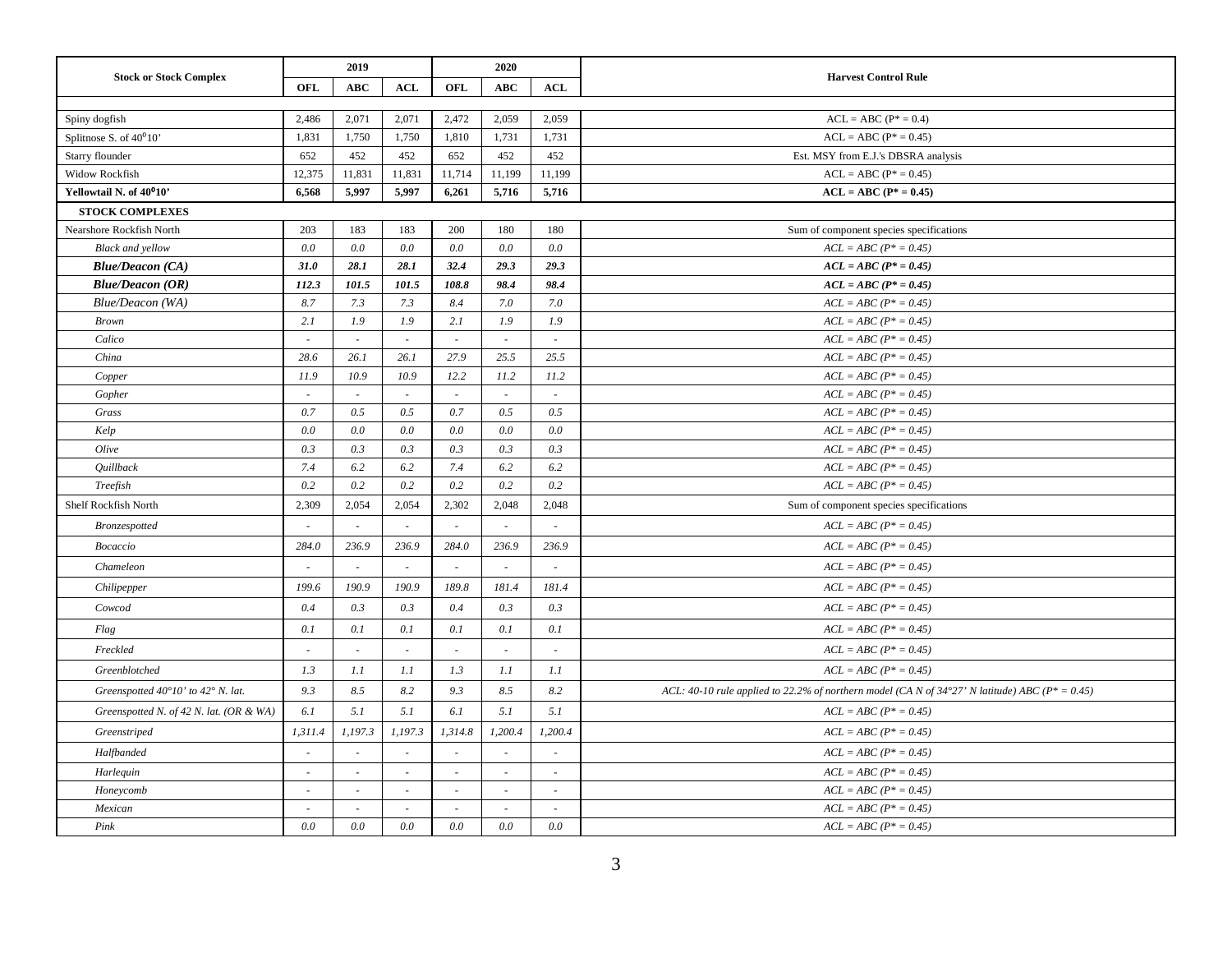|                                            |            | 2019       |            |         | 2020       |        |                                         |
|--------------------------------------------|------------|------------|------------|---------|------------|--------|-----------------------------------------|
| <b>Stock or Stock Complex</b>              | <b>OFL</b> | <b>ABC</b> | <b>ACL</b> | OFL     | <b>ABC</b> | ACL    | <b>Harvest Control Rule</b>             |
|                                            |            |            |            |         |            |        |                                         |
| Pinkrose                                   | $\sim$     | $\sim$     | $\sim$     | ×.      | $\sim$     | $\sim$ | $ACL = ABC (P^* = 0.45)$                |
| <b>Puget Sound</b>                         | $\sim$     | $\sim$     | $\sim$     | $\sim$  | $\sim$     | $\sim$ | $ACL = ABC (P^* = 0.45)$                |
| Pygmy                                      | $\sim$     | $\sim$     | $\sim$     | $\sim$  | $\sim$     | $\sim$ | $ACL = ABC (P^* = 0.45)$                |
| Redstripe                                  | 269.9      | 225.1      | 225.1      | 269.9   | 225.1      | 225.1  | $ACL = ABC (P^* = 0.45)$                |
| Rosethorn                                  | 12.9       | 10.8       | 10.8       | 12.9    | 10.8       | 10.8   | $ACL = ABC (P^* = 0.45)$                |
| Rosy                                       | $3.0\,$    | 2.5        | 2.5        | $3.0\,$ | 2.5        | 2.5    | $ACL = ABC (P* = 0.45)$                 |
| Silvergray                                 | 159.4      | 133.0      | 133.0      | 159.4   | 133.0      | 133.0  | $ACL = ABC (P^* = 0.45)$                |
| Speckled                                   | 0.2        | 0.1        | 0.1        | 0.2     | 0.1        | 0.1    | $ACL = ABC (P^* = 0.45)$                |
| Squarespot                                 | 0.2        | 0.1        | 0.1        | 0.2     | 0.1        | 0.1    | $ACL = ABC (P^* = 0.45)$                |
| Starry                                     | 0.0        | 0.0        | 0.0        | 0.0     | 0.0        | 0.0    | $ACL = ABC (P^* = 0.45)$                |
| Stripetail                                 | 40.4       | 33.7       | 33.7       | 40.4    | 33.7       | 33.7   | $ACL = ABC (P^* = 0.45)$                |
| Swordspine                                 | 0.0        | 0.0        | 0.0        | 0.0     | 0.0        | 0.0    | $ACL = ABC (P^* = 0.45)$                |
| Tiger                                      | 1.0        | 0.8        | 0.8        | 1.0     | 0.8        | 0.8    | $ACL = ABC (P^* = 0.45)$                |
| Vermilion                                  | 9.7        | 8.1        | 8.1        | 9.7     | 8.1        | 8.1    | $ACL = ABC (P^* = 0.45)$                |
| Slope Rockfish North                       | 1,887      | 1,746      | 1,746      | 1,873   | 1,732      | 1,732  | Sum of component species specifications |
| Aurora (assuming sigma = $0.39$ )          | 17.5       | 16.7       | 16.7       | 17.5    | 16.7       | 16.7   | $ACL = ABC (P^* = 0.45)$                |
| Bank                                       | 17.2       | 14.4       | 14.4       | 17.2    | 14.4       | 14.4   | $ACL = ABC (P^* = 0.45)$                |
| Blackgill                                  | 4.7        | 3.9        | 3.9        | 4.7     | 3.9        | 3.9    | $ACL = ABC (P^* = 0.45)$                |
| Redbanded                                  | 45.3       | 37.7       | 37.7       | 45.3    | 37.7       | 37.7   | $ACL = ABC (P^* = 0.45)$                |
| Rougheye/Blackspotted                      | 217.6      | 198.6      | 198.6      | 219.5   | 200.4      | 200.4  | $ACL = ABC (P^* = 0.45)$                |
| Sharpchin                                  | 352.8      | 322.1      | 322.1      | 348.0   | 317.7      | 317.7  | $ACL = ABC (P^* = 0.45)$                |
| Shortraker                                 | 18.7       | 15.6       | 15.6       | 18.7    | 15.6       | 15.6   | $ACL = ABC (P^* = 0.45)$                |
| Splitnose                                  | 1,021.0    | 976.1      | 976.1      | 1,009.6 | 965.1      | 965.1  | $ACL = ABC (P^* = 0.45)$                |
| Yellowmouth                                | 192.4      | 160.5      | 160.5      | 192.4   | 160.5      | 160.5  | $ACL = ABC (P^* = 0.45)$                |
| Nearshore Rockfish South                   | 1,300      | 1,145      | 1,142      | 1,322   | 1,165      | 1,163  | Sum of component species specifications |
| <b>Shallow Nearshore Species</b>           | NA         | NA         | NA         | NA      | NA         | NA     | NA                                      |
| <b>Black</b> and yellow                    | 27.5       | 23.0       | 23.0       | 27.5    | 23.0       | 23.0   | $ACL = ABC (P^* = 0.45)$                |
| China                                      | 14.3       | 13.1       | 10.8       | 14.8    | 13.5       | 11.5   | $ACL = ABC (P^* = 0.45)$                |
| Gopher (N of Pt. Conception)               | 101.0      | 84.2       | 84.2       | 101.0   | 84.2       | 84.2   | $ACL = ABC (P^* = 0.45)$                |
| Gopher (S of Pt. Conception)               | 25.6       | 21.4       | 21.4       | 25.6    | 21.4       | 21.4   | $ACL = ABC (P^* = 0.45)$                |
| Grass                                      | 59.6       | 49.7       | 49.7       | 59.6    | 49.7       | 49.7   | $ACL = ABC (P^* = 0.45)$                |
| Kelp                                       | 27.7       | 23.1       | 23.1       | 27.7    | 23.1       | 23.1   | $ACL = ABC (P^* = 0.45)$                |
| Deeper Nearshore Species                   | NA         | NA         | NA         | NA      | NA         | NA     | NA                                      |
| Blue/Deacon (N. of $34^{\circ}27'$ N lat.) | 278.8      | 252.6      | 252.6      | 291.5   | 264.1      | 264.1  | $ACL = ABC (P^* = 0.45)$                |
| Blue/Deacon (S. of $34^{\circ}27'$ N lat.) | 21.8       | 18.2       | 18.2       | 21.8    | 18.2       | 18.2   | $ACL = ABC (P^* = 0.45)$                |
| <b>Brown</b>                               | 177.9      | 162.4      | 162.4      | 181.9   | 166.1      | 166.1  | $ACL = ABC (P^* = 0.45)$                |
| Calico                                     | $\sim$     | $\sim$     | $\sim$     |         | $\sim$     | $\sim$ | $ACL = ABC (P^* = 0.45)$                |
| Copper                                     | 322.1      | 294.1      | 294.1      | 327.3   | 298.8      | 298.8  | $ACL = ABC (P^* = 0.45)$                |
| Olive                                      | 224.6      | 187.4      | 187.4      | 224.6   | 187.4      | 187.4  | $ACL = ABC (P^* = 0.45)$                |
| Quillback                                  | 5.4        | 4.5        | 4.5        | 5.4     | 4.5        | 4.5    | $ACL = ABC (P^* = 0.45)$                |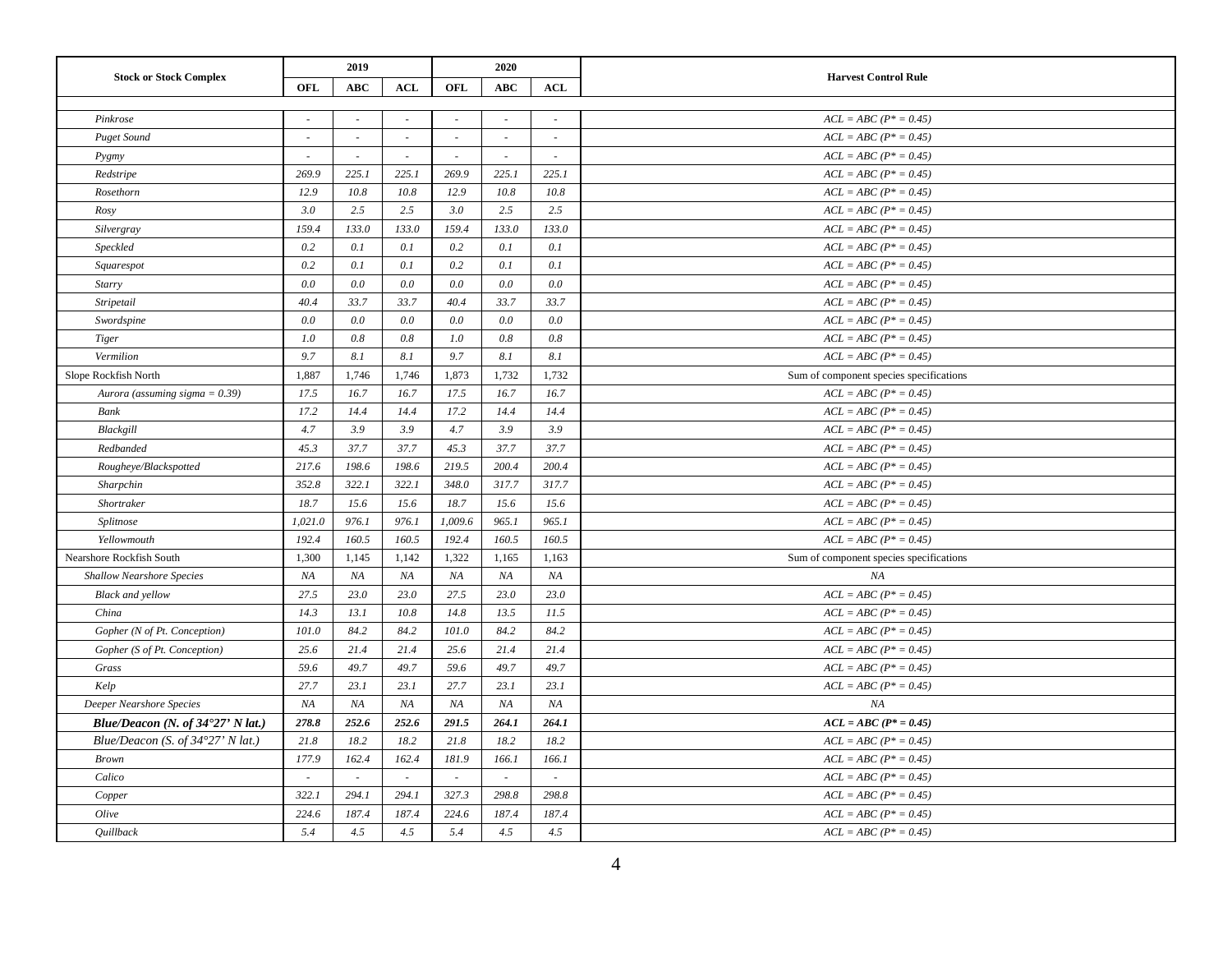|                               |                          | 2019       |                          |                          | 2020                     |                          |                                                                                                                                          |
|-------------------------------|--------------------------|------------|--------------------------|--------------------------|--------------------------|--------------------------|------------------------------------------------------------------------------------------------------------------------------------------|
| <b>Stock or Stock Complex</b> | OFL                      | <b>ABC</b> | <b>ACL</b>               | OFL                      | <b>ABC</b>               | ACL                      | <b>Harvest Control Rule</b>                                                                                                              |
|                               |                          |            |                          |                          |                          |                          |                                                                                                                                          |
| Treefish                      | 13.2                     | 11.0       | 11.0                     | 13.2                     | 11.0                     | 11.0                     | $ACL = ABC (P^* = 0.45)$                                                                                                                 |
| Shelf Rockfish South          | 1,919                    | 1,625      | 1,625                    | 1,919                    | 1,626                    | 1,625                    | Sum of component species specifications                                                                                                  |
| Bronzespotted                 | 3.6                      | 3.0        | 3.0                      | 3.6                      | 3.0                      | 3.0                      | $ACL = ABC (P^* = 0.45)$                                                                                                                 |
| Chameleon                     | $\sim$                   | $\sim$     | $\sim$                   | $\sim$                   | $\sim$                   | $\sim$                   | $ACL = ABC (P^* = 0.45)$                                                                                                                 |
| Flag                          | 23.4                     | 19.5       | 19.5                     | 23.4                     | 19.5                     | 19.5                     | $ACL = ABC (P^* = 0.45)$                                                                                                                 |
| Freckled                      | $\sim$                   | $\sim$     | $\sim$                   | $\sim$                   | $\sim$                   | $\sim$                   | $ACL = ABC (P^* = 0.45)$                                                                                                                 |
| Greenblotched                 | 23.1                     | 19.3       | 19.3                     | 23.1                     | 19.3                     | 19.3                     | $ACL = ABC (P^* = 0.45)$                                                                                                                 |
| Greenspotted                  | 78.3                     | 71.5       | 70.9                     | 78.1                     | 71.3                     | 70.7                     | ACL: 40-10 rule applied to 77.8% of northern model (CA N of $34^{\circ}27'$ N latitude) ABC plus the southern model ABC ( $P^* = 0.45$ ) |
| Greenstriped                  | 240.6                    | 219.6      | 219.6                    | 241.2                    | 220.2                    | 220.2                    | $ACL = ABC (P^* = 0.45)$                                                                                                                 |
| Halfbanded                    | $\sim$                   | $\sim$     | $\overline{\phantom{a}}$ | ٠                        | $\sim$                   | $\sim$                   | $ACL = ABC (P^* = 0.45)$                                                                                                                 |
| Harlequin                     | ÷.                       | $\sim$     | $\sim$                   | $\sim$                   | $\omega$                 | $\sim$                   | $ACL = ABC (P^* = 0.45)$                                                                                                                 |
| Honeycomb                     | 9.9                      | 8.2        | 8.2                      | 9.9                      | 8.2                      | 8.2                      | $ACL = ABC (P^* = 0.45)$                                                                                                                 |
| Mexican                       | 5.1                      | 4.2        | 4.2                      | 5.1                      | 4.2                      | 4.2                      | $ACL = ABC (P^* = 0.45)$                                                                                                                 |
| Pink                          | 2.5                      | 2.1        | 2.1                      | 2.5                      | 2.1                      | 2.1                      | $ACL = ABC (P^* = 0.45)$                                                                                                                 |
| Pinkrose                      | $\mathcal{L}$            | $\sim$     | $\sim$                   | $\sim$                   | $\omega$                 | $\sim$                   | $ACL = ABC (P^* = 0.45)$                                                                                                                 |
| Pygmy                         | $\overline{\phantom{a}}$ | $\sim$     |                          | $\overline{\phantom{a}}$ | $\overline{\phantom{a}}$ | $\overline{\phantom{a}}$ | $ACL = ABC (P^* = 0.45)$                                                                                                                 |
| Redstripe                     | 0.5                      | 0.4        | 0.4                      | 0.5                      | 0.4                      | 0.4                      | $ACL = ABC (P^* = 0.45)$                                                                                                                 |
| Rosethorn                     | 2.1                      | 1.8        | 1.8                      | 2.1                      | 1.8                      | 1.8                      | $ACL = ABC (P^* = 0.45)$                                                                                                                 |
| Rosy                          | 44.5                     | 37.1       | 37.1                     | 44.5                     | 37.1                     | 37.1                     | $ACL = ABC (P^* = 0.45)$                                                                                                                 |
| Silvergray                    | 0.5                      | 0.4        | 0.4                      | 0.5                      | 0.4                      | 0.4                      | $ACL = ABC (P^* = 0.45)$                                                                                                                 |
| Speckled                      | 39.4                     | 32.8       | 32.8                     | 39.4                     | 32.8                     | 32.8                     | $ACL = ABC (P^* = 0.45)$                                                                                                                 |
| Squarespot                    | 11.1                     | 9.2        | 9.2                      | 11.1                     | 9.2                      | 9.2                      | $ACL = ABC (P^* = 0.45)$                                                                                                                 |
| Starry                        | 62.6                     | 52.2       | 52.2                     | 62.6                     | 52.2                     | 52.2                     | $ACL = ABC (P^* = 0.45)$                                                                                                                 |
| Stripetail                    | 23.6                     | 19.7       | 19.7                     | 23.6                     | 19.7                     | 19.7                     | $ACL = ABC (P^* = 0.45)$                                                                                                                 |
| Swordspine                    | 14.2                     | 11.9       | 11.9                     | 14.2                     | 11.9                     | 11.9                     | $ACL = ABC (P^* = 0.45)$                                                                                                                 |
| <b>Tiger</b>                  | 0.0                      | 0.0        | 0.0                      | 0.0                      | 0.0                      | 0.0                      | $ACL = ABC (P^* = 0.45)$                                                                                                                 |
| Vermilion                     | 269.3                    | 224.6      | 224.6                    | 269.3                    | 224.6                    | 224.6                    | $ACL = ABC (P^* = 0.45)$                                                                                                                 |
| Yellowtail                    | 1,064.4                  | 887.7      | 887.7                    | 1,064.4                  | 887.7                    | 887.7                    | $ACL = ABC (P^* = 0.45)$                                                                                                                 |
| Slope Rockfish South          | 856                      | 744        | 744                      | 855                      | 743                      | 743                      | Sum of component species specifications                                                                                                  |
| Aurora                        | 74.6                     | 71.0       | 71.0                     | 74.6                     | 71.0                     | 71.0                     | $ACL = ABC (P^* = 0.45)$                                                                                                                 |
| Bank                          | 503.2                    | 419.7      | 419.7                    | 503.2                    | 419.7                    | 419.7                    | $ACL = ABC (P^* = 0.45)$                                                                                                                 |
| <b>Blackgill</b>              | 174.0                    | 158.9      | 158.9                    | 174.0                    | 158.9                    | 158.9                    | $ACL = ABC (P^* = 0.45)$                                                                                                                 |
| Pacific ocean perch           | $\sim$                   | $\sim$     | $\sim$                   |                          | $\sim$                   | $\sim$                   | $ACL = ABC (P^* = 0.45)$                                                                                                                 |
| Redbanded                     | 10.4                     | 8.7        | 8.7                      | 10.4                     | 8.7                      | 8.7                      | $ACL = ABC (P^* = 0.45)$                                                                                                                 |
| Rougheye/Blackspotted         | 4.4                      | 4.1        | 4.1                      | 4.5                      | 4.1                      | 4.1                      | $ACL = ABC (P^* = 0.45)$                                                                                                                 |
| Sharpchin                     | 88.2                     | 80.5       | 80.5                     | 87.0                     | 79.4                     | 79.4                     | $ACL = ABC (P^* = 0.45)$                                                                                                                 |
| Shortraker                    | 0.1                      | 0.1        | 0.1                      | 0.1                      | 0.1                      | 0.1                      | $ACL = ABC (P^* = 0.45)$                                                                                                                 |
| Yellowmouth                   | $0.8\,$                  | 0.7        | 0.7                      | 0.8                      | 0.7                      | 0.7                      | $ACL = ABC (P^* = 0.45)$                                                                                                                 |
| Other Flatfish                | 8,750                    | 6,498      | 6,498                    | 8,202                    | 6,041                    | 6,041                    | Sum of component species specifications                                                                                                  |
| <b>Butter</b> sole            | 4.6                      | 3.2        | 3.2                      | 4.6                      | 3.2                      | 3.2                      | $ACL = ABC (P^* = 0.4)$                                                                                                                  |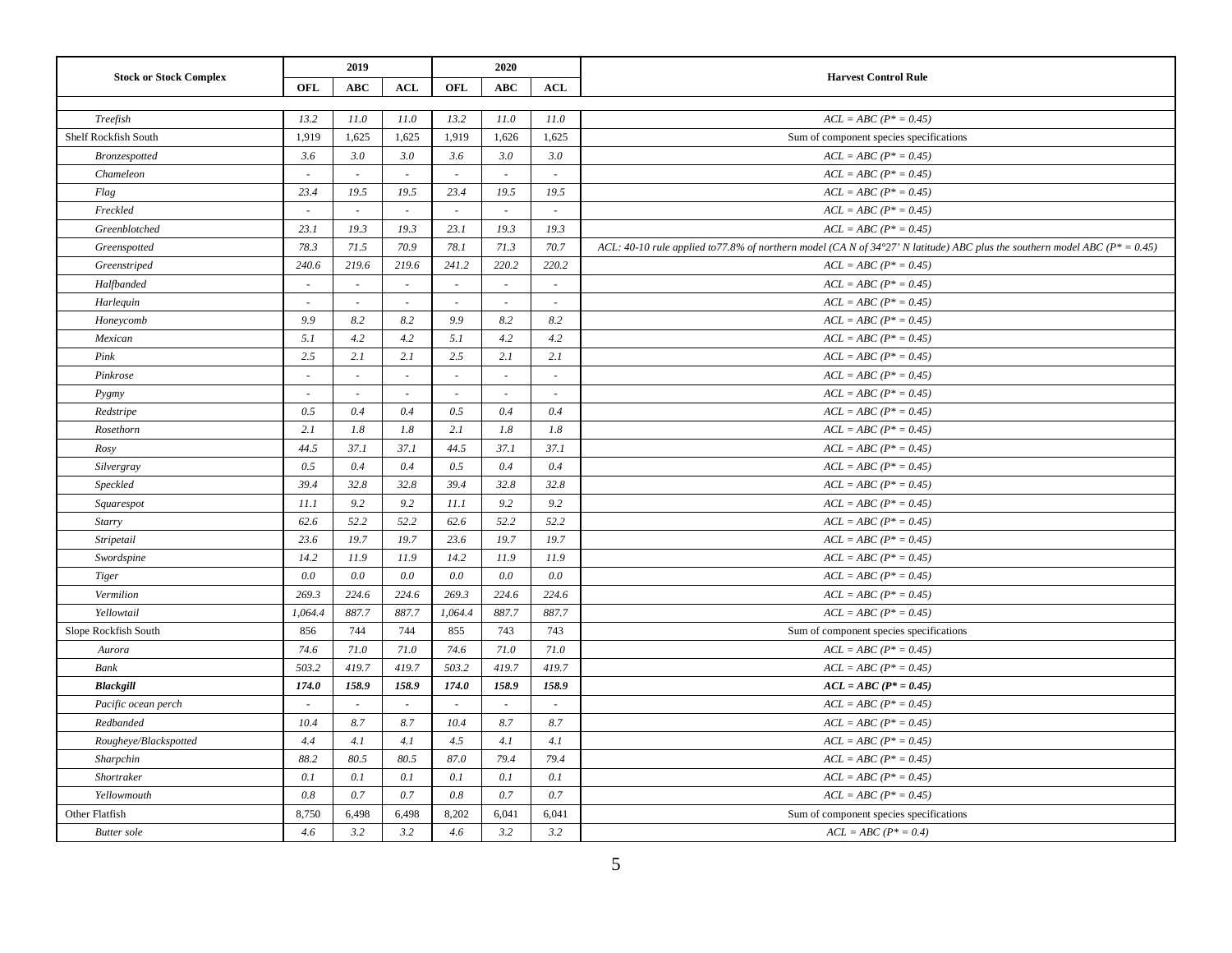| <b>Stock or Stock Complex</b> | 2019    |         |         | 2020    |            |         |                                         |
|-------------------------------|---------|---------|---------|---------|------------|---------|-----------------------------------------|
|                               | OFL     | ABC     | ACL     | OFL     | <b>ABC</b> | ACL     | <b>Harvest Control Rule</b>             |
|                               |         |         |         |         |            |         |                                         |
| Curlfin sole                  | 8.2     | 5.7     | 5.7     | 8.2     | 5.7        | 5.7     | $ACL = ABC (P^* = 0.4)$                 |
| Flathead sole                 | 35.0    | 24.3    | 24.3    | 35.0    | 24.3       | 24.3    | $ACL = ABC (P^* = 0.4)$                 |
| Pacific sanddab               | 4,801.0 | 3,331.9 | 3,331.9 | 4,801.0 | 3,331.9    | 3,331.9 | $ACL = ABC (P^* = 0.4)$                 |
| Rex sole                      | 3,061   | 2,550   | 2,550   | 2,513   | 2,093      | 2,093   | $ACL = ABC (P^* = 0.4)$                 |
| Rock sole                     | 66.7    | 46.3    | 46.3    | 66.7    | 46.3       | 46.3    | $ACL = ABC (P^* = 0.4)$                 |
| Sand sole                     | 773.2   | 536.6   | 536.6   | 773.2   | 536.6      | 536.6   | $ACL = ABC (P^* = 0.4)$                 |
| Other Fish                    | 480     | 420     | 420     | 465     | 406        | 406     | Sum of component species specifications |
| Cabezon (WA)                  | 5.5     | 4.6     | 4.6     | 5.4     | 4.5        | 4.5     | $ACL = ABC (P^* = 0.45)$                |
| Kelp greenling (CA)           | 118.9   | 99.2    | 99.2    | 118.9   | 99.2       | 99.2    | $ACL = ABC (P^* = 0.45)$                |
| Kelp greenling $(OR)$         | 180.9   | 171.1   | 171.1   | 166.5   | 157.5      | 157.5   | $ACL = ABC (P^* = 0.45)$                |
| Kelp greenling (WA)           | 7.1     | 5.9     | 5.9     | 7.1     | 5.9        | 5.9     | $ACL = ABC (P^* = 0.45)$                |
| Leopard shark                 | 167.1   | 139.4   | 139.4   | 167.1   | 139.4      | 139.4   | $ACL = ABC (P^* = 0.45)$                |